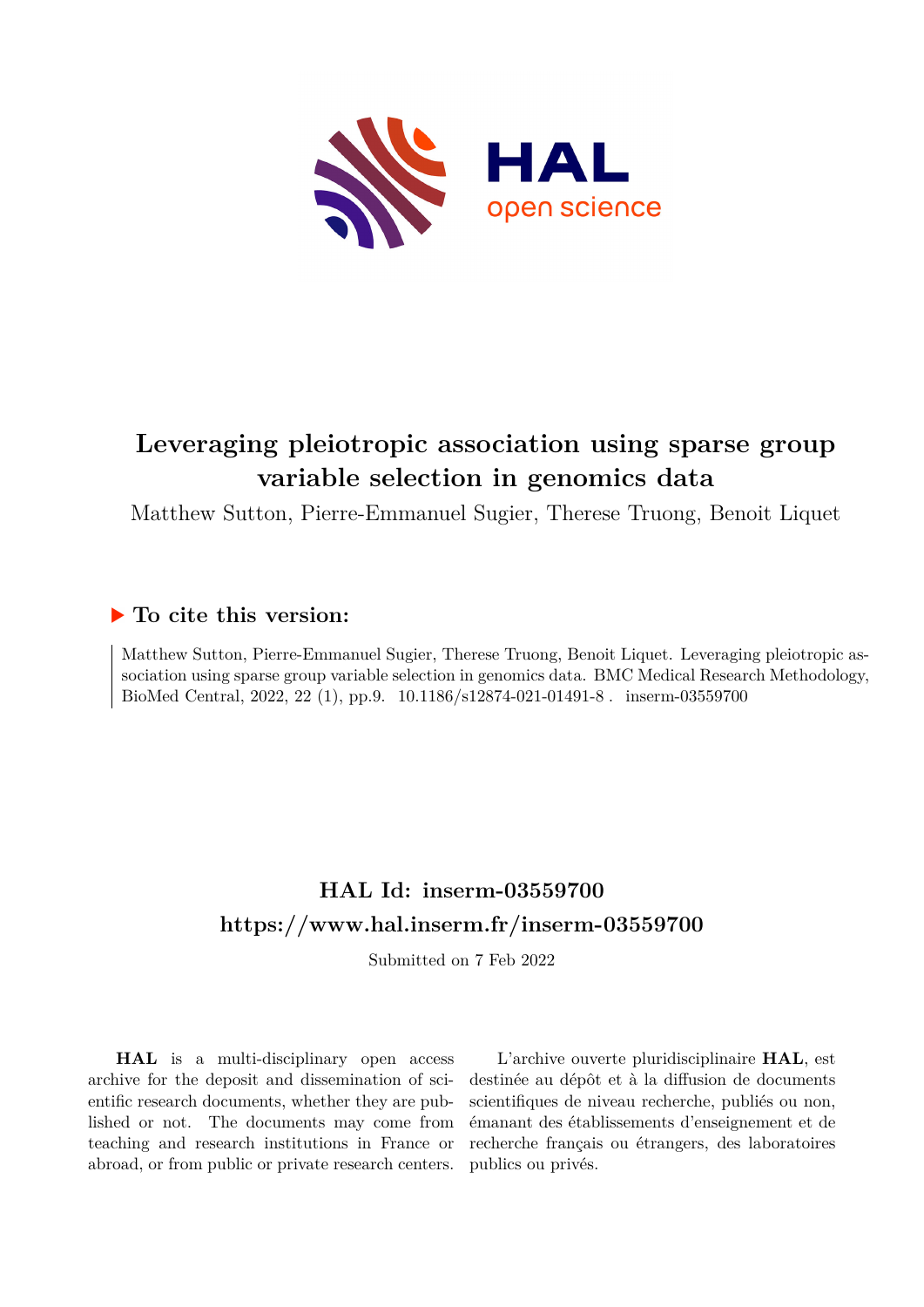# Leveraging pleiotropic association using sparse group variable selection in genomics data

Matthew Sutton<sup>1\*</sup>, Pierre-Emmanuel Sugier<sup>2,3</sup>, Therese Truong<sup>3</sup> and Benoit Liquet<sup>2,4</sup>

### **Abstract**

**Background:** Genome-wide association studies (GWAS) have identified genetic variants associated with multiple complex diseases. We can leverage this phenomenon, known as pleiotropy, to integrate multiple data sources in a joint analysis. Often integrating additional information such as gene pathway knowledge can improve statistical efficiency and biological interpretation. In this article, we propose statistical methods which incorporate both gene pathway and pleiotropy knowledge to increase statistical power and identify important risk variants affecting multiple traits.

**Methods:** We propose novel feature selection methods for the group variable selection in multi-task regression problem. We develop penalised likelihood methods exploiting different penalties to induce structured sparsity at a gene (or pathway) and SNP level across all studies. We implement an alternating direction method of multipliers (ADMM) algorithm for our penalised regression methods. The performance of our approaches are compared to a subset based meta analysis approach on simulated data sets. A bootstrap sampling strategy is provided to explore the stability of the penalised methods.

**Results:** Our methods are applied to identify potential pleiotropy in an application considering the joint analysis of thyroid and breast cancers. The methods were able to detect eleven potential pleiotropic SNPs and six pathways. A simulation study found that our method was able to detect more true signals than a popular competing method while retaining a similar false discovery rate.

**Conclusion:** We developed feature selection methods for jointly analysing multiple logistic regression tasks where prior grouping knowledge is available. Our method performed well on both simulation studies and when applied to a real data analysis of multiple cancers.

**Keywords:** Genetic epidemiology, High dimensional data, Lasso penalization, Oncology, Pathway analysis, Pleiotropy, Sparse methods, Variable selection

\*Correspondence: [matt.sutton.stat@gmail.com](mailto: matt.sutton.stat@gmail.com)

<sup>1</sup>Queensland University of Technology Centre for Data Science, Brisbane, Australia

Full list of author information is available at the end of the article





Check for updates

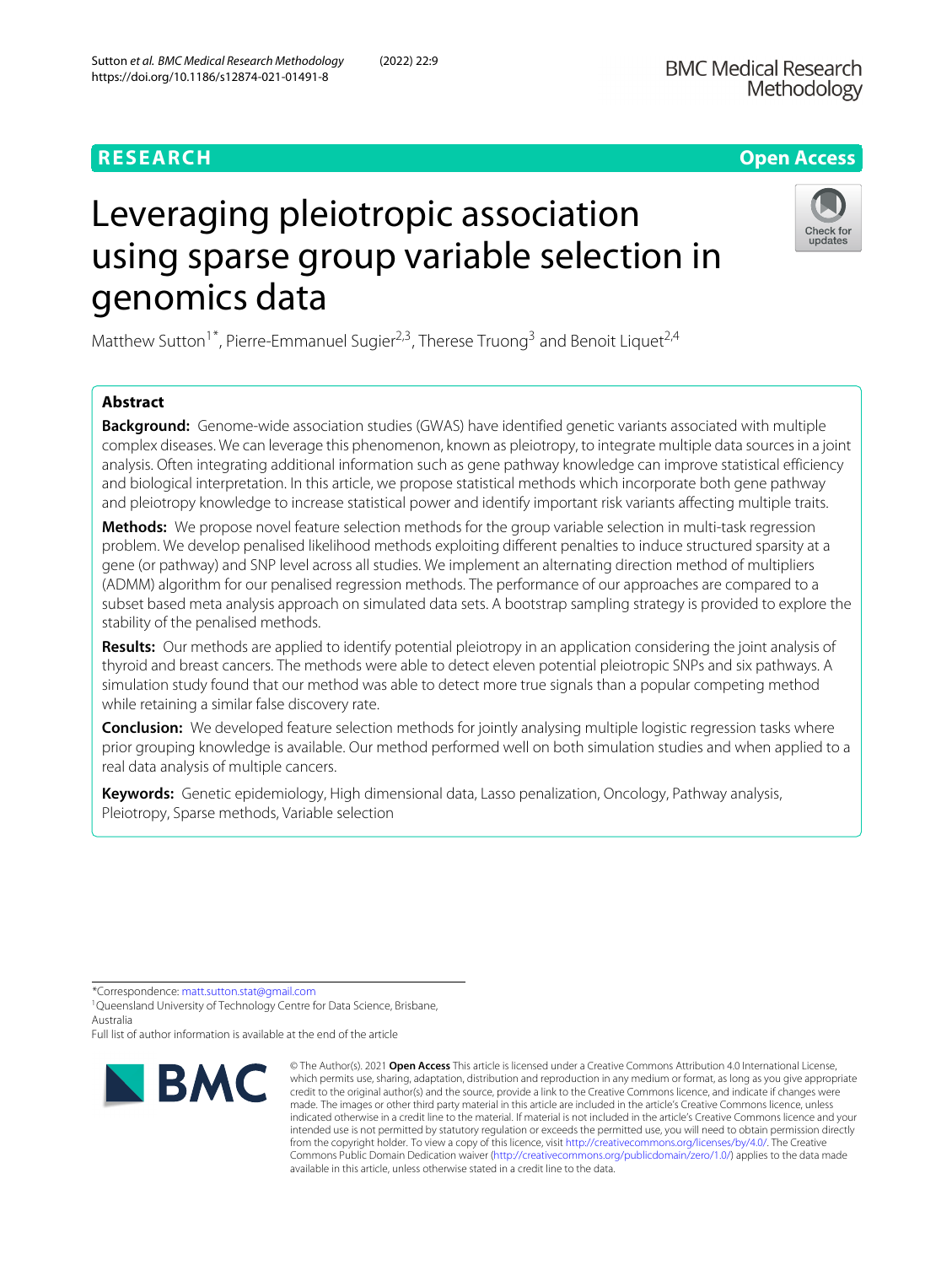#### **Background**

In recent years, genome-wide association studies (GWAS) have identified genetic variants associated to multiple traits. The phenomenon where one genetic loci affects multiple different phenotypes is called pleiotropy [1]. A comprehensive overview of the genetic architecture in complex traits from GWAS datasets reported that 31% of single nucleotide polymorphisms (SNPs) and 63% of genes were pleiotropic [2]. Identification of these pleiotropic effects may help to understand the shared etiology among complex diseases by highlighting common biological pathway. As a consequence of the active interest in pleiotropy, there are now a number of statistical tools which identify pleiotropic signal  $[3–7]$ . See  $[8]$  for a survey.

Amongst these methods one of the most popular for practitioners is a subset based meta-analysis *ASSET* [9]. This method exhaustively explores subsets of the phenotypes for the detection of associated variants, regardless of the direction of the effects. The method returns a p-value that can be used to determine the significance of potential pleiotropic effects. ASSET is a popular method that has received frequent use in the analysis of multiple diseases [10, 11].

Among existing methods, mixture model methods have received attention for modelling pleiotropic associations [12]. These methods partition the SNPs into those that are associated to multiple traits (pleiotropic association), associated with a single trait or not associated to a trait. These methods have recently been extended to integrate functional annotations to improve the power in pleiotropic mapping [7]. Chung et al. [13] proposed a method for genetic analysis incorporating pleiotropy and annotation (GPA). These methods were later extended by Liu et al. [14] who made use of extended mixture models to allow for the incorporation of gene set analysis.

In this article, we propose novel methods which model pleiotropy for genomics data in the case of independent datasets. Our methods are developed to model pleiotropic correlation amongst jointly analysed traits and account for the gene structure information contained in the data. Integrating additional information such as gene pathway knowledge offers the potential to improve statistical efficiency. Our statistical approach exploits both gene (or pathway) and pleiotropy knowledge to increase the statistical power of identifying risk variants shared by multiple diseases. We conduct simulation studies to evaluate the performance of our method.

Our method can be motivated in a multi-task framework [15]. In our context, each genetic dataset would correspond to a different learning task. A common approach to this setting is to assume that only a few common important genes are shared across the *K* studies. In particular, we make note of Lounici et al. [16] who consider using the

Group Lasso as a candidate estimation method for multitask estimation in linear regression models. These ideas have since been extended by Wang et al. [17] who propose a penalised likelihood approach for multi-task regression which can incorporate group structure. Their method is proposed for the case when the response is a set of continuous responses. We extend their penalisation methods to account for a binary response variable.

We are motivated by an application of our methods to the analysis of pleiotropy between thyroid and breast cancers. Thyroid and breast cancers share some similarities: both are more frequent in women, are influenced by reproductive factors and are hormonally-mediated. Moreover, individuals diagnosed with breast cancer are more likely to develop thyroid cancer as a secondary malignancy than patient diagnosed with other cancer types [18]. These associations do not seem to be explained totally by surveillance bias or treatment effect, but rather suggests common lifestyle risk factors (such as reproductive factors, diet or obesity) or shared genetic susceptibility that still need to be explored. By jointly analysing the genetic relationships of breast and thyroid cancers, we aim to understand the nature of the association between the two cancers and identify potential common biological mechanisms.

The remainder of this article is organised as follows. In methods section, we describe the core model, algorithm and inference method. A stability exploration based on a bootstrap approach is provided. Our method is tested in a simulation study where we compare the joint penalised likelihood approach to state-of-the-art variable selection strategies to investigate pleiotropy. The results section present the results of the simulation study and the pleiotropy investigation on thyroid and breast cancers. The final section concludes with a discussion of the methods and potential extensions of the work.

#### **Methods**

#### **Modelling sparse and grouped associations in many independent datasets**

Suppose we have data from *K* independent datasets,  $\mathcal{D} =$  $\mathcal{D}_1 \cup \mathcal{D}_2 \cup \cdots \cup \mathcal{D}_K$ , where  $\mathcal{D}_k = (\{y_{1k}, x_{1k}\}, \ldots, \{y_{n_kk}, x_{n_kk}\})$ and dataset contain  $n_1, \ldots, n_K$  samples respectively. The response variable  $y_{ik} \in \{0, 1\}$  is the binary phenotype of the *i*th individual of the *k*th study and  $x_{ik} \in \mathbb{R}^p$  is the vector with corresponding *p* variables of the *i*th individual of the *k*th study. These data are assumed to come from a logistic regression model where

$$
p(Y_{ik} = y_{ik} | X_{ik} = x_{ik}) = \frac{\exp (y_{ik} x_{ik}^T \beta_{.k})}{1 + \exp (x_{ik}^T \beta_{.k})}
$$

for  $k = 1, ..., K$ , where  $\beta_{k} \in \mathbb{R}^{p}$  denotes the regression coefficients for the *k*th study. To simplify further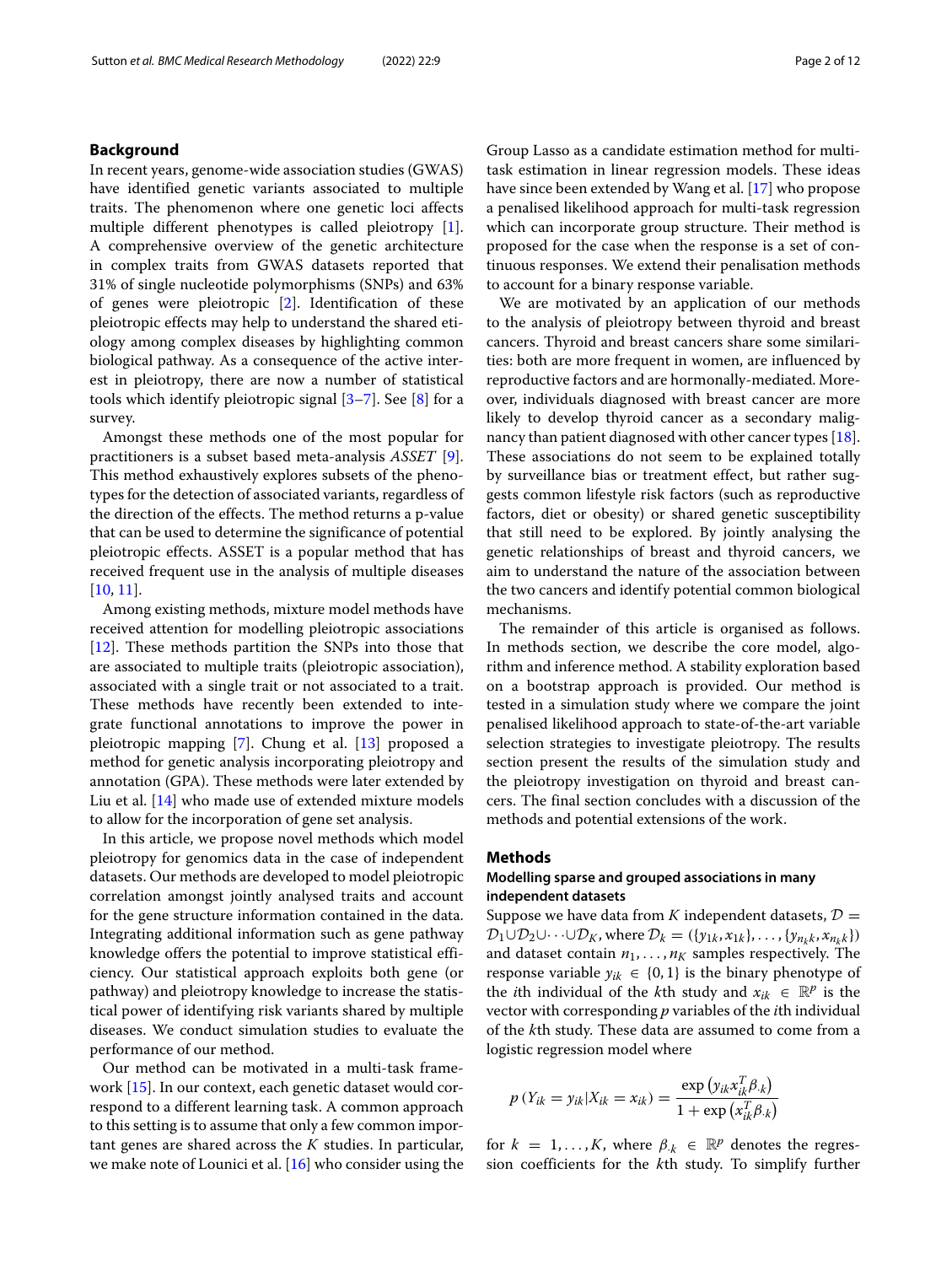notation, let  $\beta_j \in \mathbb{R}^K$ ,  $j = 1, ..., p$  denote the vector of the *K* regression coefficients corresponding to the *j*th SNP over the *K* datasets. We let  $\beta_{ik}$  denote the regression coefficient for the *j*th SNP of the *k*th study. We assume that the set of SNPs can be partitioned into *G* groups where each SNP belongs to a single unique group. Let  $\pi_{\sigma}$ ,  $g = 1, \ldots, G$  denote the set of SNPs contained in the *g*th group and  $n_g$  be the number of SNPs in group *g*. Finally, we let the matrix of all regression coefficients be denoted by  $\mathbf{B} = (\beta_{\cdot 1}, \dots, \beta_{\cdot K})$ . Since the *K* multiple studies were observed independently, the negative log likelihood for the combined datasets has the generic expression:

$$
\ell(\mathbf{B}; \mathcal{D}) = -\sum_{k=1}^{K} \sum_{i=1}^{n_k} \left( y_i x_{ik}^T \beta_{\cdot k} - \log(1 + e^{x_{ik}^T \beta_{\cdot k}}) \right) \quad (1)
$$

where  $\ell(\mathbf{B}; \mathcal{D})$  denotes the negative log likelihood for the observed data D.

#### **Sparse group multi-Task method**

Our *Sparse Group Multi-Task* (SGMT) approach is based on penalised likelihood maximisation. Using the likelihood form for independent datasets  $(1)$ , we propose the penalised likelihood estimate

$$
\hat{B} = \underset{\mathbf{B} \in \mathbb{R}^{p \times K}}{\text{argmin}} \{ \ell(\mathbf{B}; \mathcal{D}) + \lambda (1 - \alpha) \| \mathbf{B} \|_{G_{2,1}} + \lambda \alpha \| \mathbf{B} \|_{l_{2,1}} \}
$$
\n
$$
\text{where } \|\mathbf{B}\|_{G_{2,1}} = \sum_{g=1}^{G} \sqrt{n_g} \sqrt{\sum_{i \in \pi_g} \sum_{k=1}^{K} \beta_{ik}^2}
$$
\n
$$
\text{and } \|\mathbf{B}\|_{l_{2,1}} = \sum_{i=1}^{p} \|\beta_i\|_2 = \sum_{i=1}^{p} \sqrt{\sum_{k=1}^{K} \beta_{ik}^2}
$$
\n
$$
(2)
$$

where  $\lambda \geq 0$  and  $\alpha \in [0,1]$  are regularisation parameters weighting a  $G_{2,1}$ -norm penalty  $\|\boldsymbol{B}\|_{G_{2,1}}$  and  $l_{2,1}$ norm penalty  $\|\boldsymbol{B}\|_{l_2}$ . The parameter  $\lambda$  controls an overall amount of penalisation, while  $\alpha$  determines how much penalisation is used for each penalty. The  $G_{2,1}$ -norm [19] fixes the group structure across studies and encourage sparsity at group-level. As important groups may contain irrelevant SNPs we desire a method which is able to select variables within a group. This is handled by the *l*<sub>2,1</sub>-norm which allows for more structured sparsity. The penalisation matches the penalisation proposed in Wang et al. [19] but differs due to the logistic likelihood.

Equation (2) enables us to define three models:

- 1 Grouped multi-task penalised model (GMT) by fixing  $\alpha = 0$ .
- 2 Sparse multi-task penalised model (SMT) by fixing  $\alpha = 1$
- 3 Sparse Grouped multi-task penalised model (SGMT) with  $1 > \alpha > 0$ .

#### **Optimization algorithm**

We propose to fit this model (Eq. 2) using the alternating direction method of multipliers (ADMM) algorithm [20]. To simplify the notation we define  $\lambda_1 = (1 - \alpha)\lambda$  and  $\lambda_2 = \lambda \alpha$ . The ADMM formulation of our optimisation problem is given by

$$
\min_{\mathcal{B},Z} \left\{ \ell(\mathcal{B};\mathcal{D}) + \lambda_1 \|Z\|_{G_{2,1}} + \lambda_2 \|Z\|_{l_{2,1}} \right\} \text{ subject to } Z = B.
$$

where  $\mathbf{Z} \in \mathbb{R}^{p \times K}$ . The augmented Lagrangian introduces auxiliary variable  $U$  with Lagrange multiplier  $\rho$  and is given by the following:

$$
\mathcal{L}_{\rho}(\mathcal{B}, Z, U) = \ell(\mathcal{B}; \mathcal{D}) + \lambda_1 \|Z\|_{G_{2,1}} + \lambda_2 \|Z\|_{L_{2,1}} \n+ \frac{\rho}{2} \|B - Z + U\|_F^2 + \frac{\rho}{2} \|U\|_F^2
$$

The ADMM algorithm makes the following set of updates:

$$
B^{t+1} = \underset{B \in \mathbb{R}^{p \times K}}{\text{argmin}} \mathcal{L}_{\rho}(B, Z^{(t)}, U^{(t)})
$$
  

$$
Z^{t+1} = \underset{Z \in \mathbb{R}^{p \times K}}{\text{argmin}} \mathcal{L}_{\rho}(B^{(t+1)}, Z, U^{(t)})
$$
  

$$
U^{t+1} = U^{(t)} + B^{(t+1)} - Z^{(t+1)}.
$$

Each iterations of the algorithm consist of three subproblems. In this case, we obtain an  $l_2$  regularisation logistic regression, a convex optimisation problem and a dual variable update (respectively):

$$
B^{t+1} = \underset{B \in \mathbb{R}^{p \times K}}{\operatorname{argmin}} \quad \ell(B; \mathcal{D}) + \frac{\rho}{2} \|B - Z^{(t)} + U^{(t)}\|_F^2
$$
\n
$$
Z^{t+1} = \underset{Z \in \mathbb{R}^{p \times K}}{\operatorname{argmin}} \quad \frac{1}{2} \|B^{(t+1)} + U^{(t)} - Z\|_F^2 + \frac{\lambda_1}{\rho} \|Z\|_{G_{2,1}}
$$
\n
$$
+ \frac{\lambda_2}{\rho} \|Z\|_{l_{2,1}}
$$
\n
$$
U^{t+1} = U^{(t)} + B^{(t+1)} - Z^{(t+1)}
$$

The optimisation for the  $l_2$  regularised logistic regression is solved using the efficient Limited-memory Brouden-Fletcher-Golfarb-Shanno (L-BFGS) algorithm implemented in the RcppNumerical package. Let  $[A]_{(\pi_{\sigma},\cdot)}$ denote the rows of a matrix *A* corresponding to the SNP indices in  $\pi_g$ . Following [21], the update  $Z^{(t+1)}$  consists of the following two loops:

1 for 
$$
j = 1, ..., p
$$
  
\n
$$
[\mathbf{Z}^{(t+1)}]_{(j,\cdot)} = \mathcal{S}_{\lambda_1}([\mathbf{B}^{(t+1)} + \mathbf{U}^{(t)}]_{(j,\cdot)})
$$

2 for  $g = 1, ..., G$ 

$$
[\,Z^{(t+1)}]_{(\pi_g,\cdot)} = \mathcal{S}_{\lambda_2}([\,Z^{(t+1)}]_{(\pi_g,\cdot)})
$$

where

$$
\mathcal{S}_{\lambda}(A) = \begin{cases} \n0, & \text{if } \|A\|_F \leq \lambda \\ \frac{\|A\|_F - \lambda}{\|A\|_F} A, & \text{otherwise.} \n\end{cases}
$$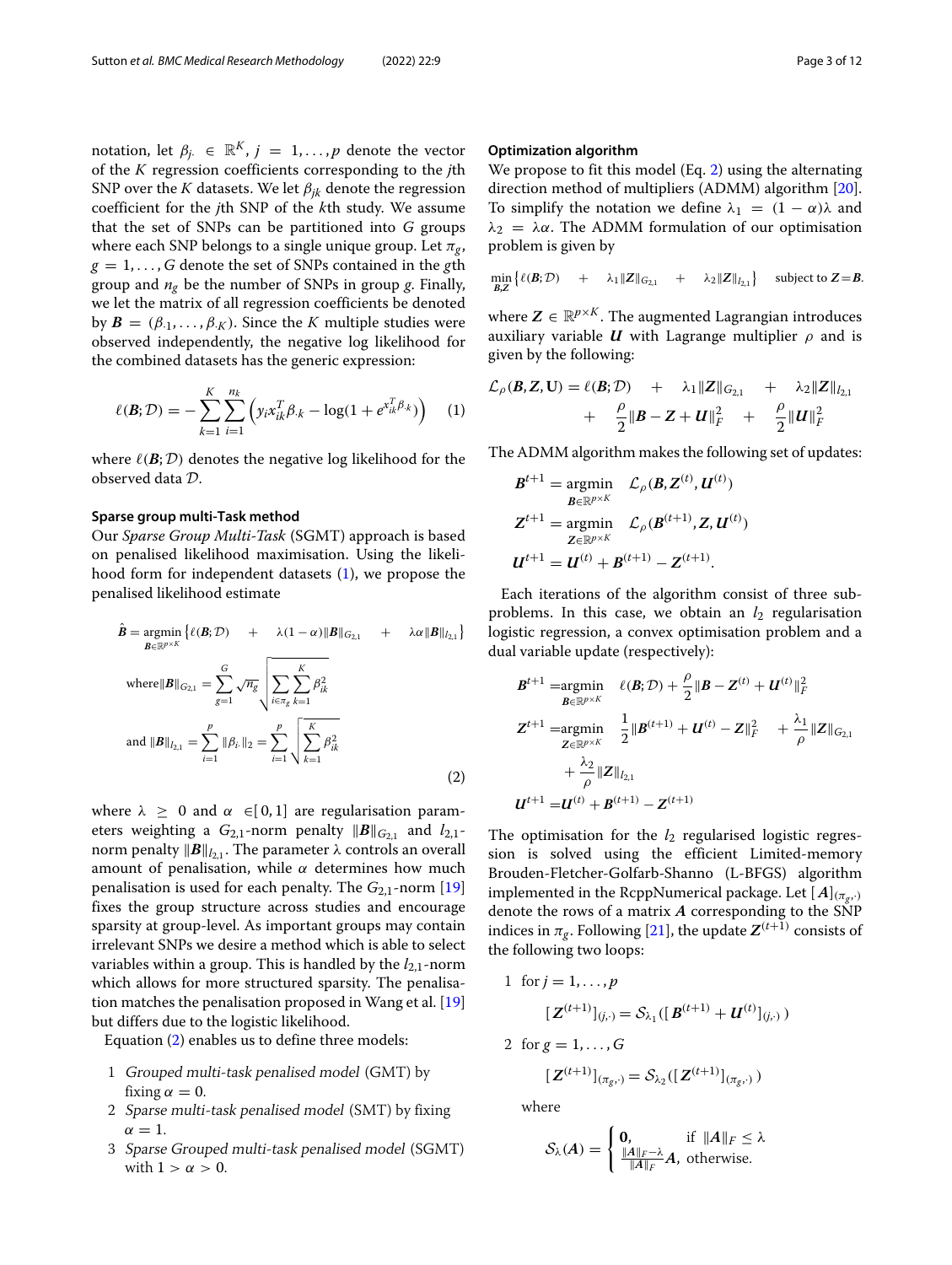#### **Calibration of tuning parameters**

Tuning parameters  $\lambda$  and  $\alpha$  are calibrated using a Kfold cross validation with deviance loss. We recommend repeated K-fold cross-validation to get more insight of the variability of the estimated deviance loss. An user friendly function is provided from our R package and an example can be found in the supplementary materials.

#### **Stability analysis**

The different models (SMT, GMT and SGMT) are fitted using tuning parameters chosen by repeated K-fold crossvalidation. Genes (or pathways) are then detected and *selected* as pleiotropic and others genes are *not selected*. These methods provide simultatious model fitting and selection. However, the challenge of inference for these sparse estimators is notoriously difficult. Recent work has developed theoretical results the sampling distribution of the Lasso estimator, allowing for p-value calculations. This allows for inference on the statistical strength of included variables. However, these results require technical theoretical development and can be complicated when using the adaptive lasso and more complex penalisation approaches. The stability of our proposed models are explored using a bootstrap strategy [22]. This non-parametric approach is commonly applied to provide inference on the stability of the selected variables in penalised methods [23, 24]. Bootstrapping for penalised methods has been studied theoretically [23, 25] and for practical use in GWAS analysis [26].

Resampling bootstrap is used in our approach where the different models are implemented on each bootstrap using tuning parameters selected from the original data. The frequency of the *selected genes* (or pathways) and *non selected genes* (pathways) over the *M* bootstrap samples quantifies the stability of the selected variables. We report both the variables selected and the selection rates for the application. More details on the bootstrapping procedures are given in the Results and Applications sections. Specifically, we estimate the probability of selection for each variable (or group of variables) with a given set of tuning parameters  $(\alpha, \lambda)$  based on the proportion of times they are included on the bootstrapped fits. Commonly in GWAS data we are concerned with controlling the false discovery rate (FDR). One way to approach controlling this would be to specify a cut-off for the minimum probability of inclusion for each variable. In our simulation study we consider a strict control, only selecting variables that are included on every bootstrap. This conservative strategy would often be too drastic and for or application section we adopt another approach. This is to report the variables that had selection probabilities at least as high as the selection probabilities of the variables included on the full data fit. We state both the variables and their bootstrapped selection rates. More details on

the bootstrapping procedures are given in the Results and Applications sections. An example demonstrating the Bootstrapping approaches is given in the supplementary material and can be reproduced from github.com/mattsutton/SGMT.

#### **Adaptive weights**

While penalised approaches allow for shrinkage of coefficients to zero, they come at the cost of possibly excessive shrinkage to non-zero coefficients. This has motivated a number of approaches that aim to reduce the effect of shrinkage on non-zero coefficients. One simple approach is the adaptive lasso [27]. The adaptive lasso approach takes the standard  $\ell_1$  penalty of the lasso  $\sum_{j=1}^{p} |\beta_j|$  and assigns weights to each coefficient  $\sum_{j=1}^{p} w_j |\beta_j|$ . Using an appropriate choice for the weights penalisation for nonzero coefficients can be reduced and these coefficients will suffer less shrinkage. A common choice for the weights is  $w_j = 1/|\beta_j|$  where  $\beta_j$  is the ordinary least squares estimate of the *j*th coefficient. Similar to the adaptive lasso we also allow a weighted version where the  $G_{2,1}$ -norm and  $\ell_{2,1}$ -norm penalties are replaced by,

$$
\sum_{g=1}^{G} \gamma_g \sqrt{\sum_{i \in \pi_g} \sum_{k=1}^{K} \beta_{ik}^2}, \quad \text{and} \quad \sum_{i=1}^{p} \kappa_i \sqrt{\sum_{k=1}^{K} \beta_{ik}^2}
$$

respectively. Analogous to similar adaptive group and sparse-group lasso material in the literature [28, 29], the  $G_{2,1}$ -norm weights  $\gamma_g$  are taken to be the inverse of the  $G_{2,1}$ -norm of the OLS coefficients for  $g = 1, ..., G$ . Similarly we take the weights for the  $\ell_{2,1}$ -norm to be  $\kappa_i$  where  $\kappa_i$  is chosen as the inverse of the  $\ell_{2,1}$ -norm applied to the OLS coefficients for  $i = 1, ..., p$ . That is, we set the weights to be:

$$
\gamma_g = \frac{1}{\sqrt{\sum_{i \in \pi_g} \sum_{k=1}^K \hat{\beta}_{ik}^2}}, \quad \text{and} \quad \kappa_i = \frac{1}{\sqrt{\sum_{k=1}^K \hat{\beta}_{ik}^2}}.
$$

Alternative choices for the weighting function could also be considered and would be a topic of interesting further work. In addition one could also consider reducing the shrinkage effect by refitting the solution naively on the selected variables. While this topic has received some attention in penalised linear regression modelling [30] it has received less in logistic regression and is in general an open question.

#### **Simulation design**

To assess the correctness and efficiency of our methods, we run simulations and compare the results with the well known frequentist approaches ASSET and GPA for detecting pleiotropic signal [9, 13]. In order to show the contribution of leveraging pleiotropy, we also run and compare the results of our novel approaches with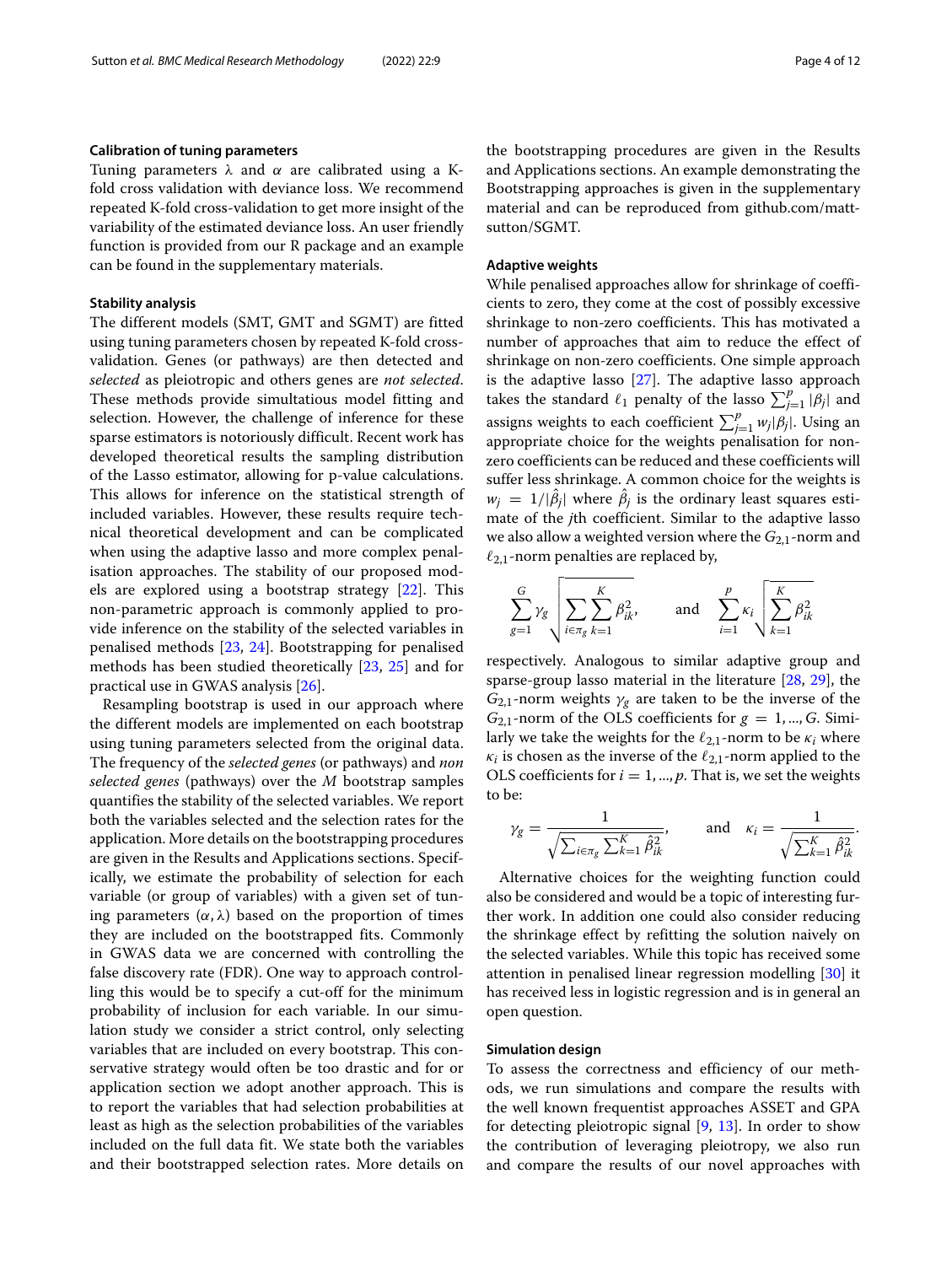the single-task group lasso (SGST), in which each trait is treated individually. The simulations and implementations of all methods have been carried out in R.

At each simulation,  $K = 2$  datasets are generated. We look at monitoring the efficiency of our methods for detecting effects across the multiple studies. In particular, we considered the effect of grouping information on the efficiency of the methods. The simulations were set to range from a simulation setting in which the grouping information was not as useful, the groups were almost entirely set to zero, to one where grouping information entirely determined the selected variables, i.e every variable in the group was active. The true effect size for any active variable was set to 0.8, and active variables in study 1 were all set positive, while those in study 2 alternated (allowing for same and different direction pleiotropic effects).

We considered four simulation settings where we increased the number of active variables *pa* within groups consisting of 20 variables. This was set to  $p_a = 2, 4, 8$ and 16 active variables out of the 20 variables within each group. Each variable occurs in both of the  $K = 2$  studies so the total number of effects to be estimated within a group is 40. To offset the effect of having more active variables when  $p_a$  is larger, we increase the total number of variables in these simulations, considering  $p = 80, 160, 320$ and 640 variables (corresponding to 160, 320, 640 and 1280 estimated effects across the studies). Under this design, simulations should naturally favour sparse methods such as ASSET or SMT initially and GMT as the group structure becomes more relevant (higher *pa* values). The simulation settings are given in more detail in Fig. 1. The total numbers of observations for the simulations were  $n = 100, 200, 400$  and 800, keeping the ratio  $p/n$  constant, with half of the observations in each study. The ratio of number of active groups to total number of groups was kept constant across the simulations so that the difficulty of group selection was consistent.

Once data are generated, our novel methods are applied and compared to the R implementation of ASSET using default parameter settings [9]. We want to compared these methods on their ability to recover the coefficients. We

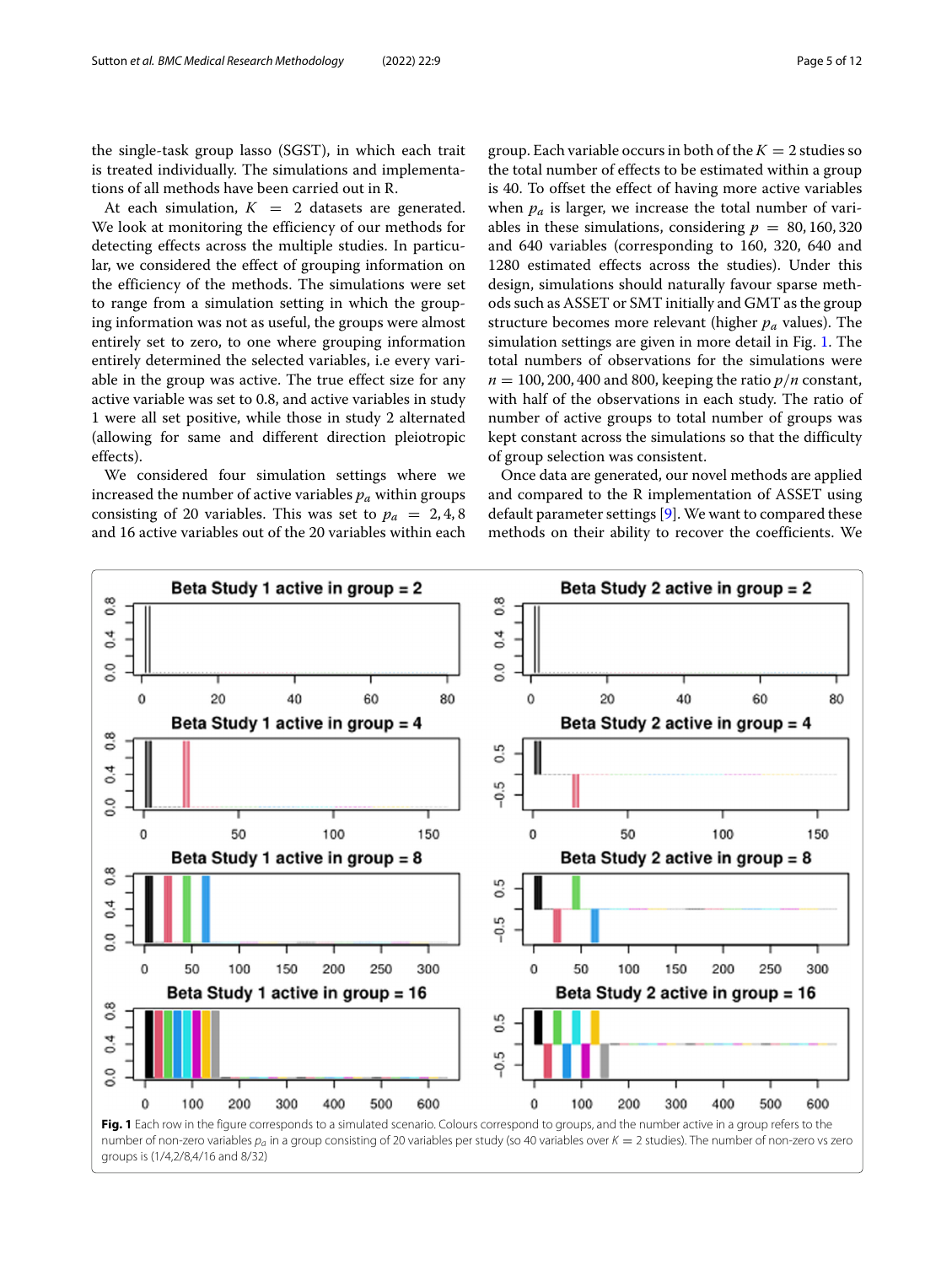are not interested in the prediction accuracy. For each method, the true positive rate (TPR), the true negative rate (TNR), the  $\ell_1$  error  $\sum_{i=1}^p \sum_{k=1}^K |\beta_{ik} - \hat{\beta}_{ik}|$ , the  $\ell_2$ error  $\sqrt{\sum_{i=1}^p\sum_{k=1}^K (\beta_{ik} - \hat\beta_{ik})^2}$  and the Matthews correlation coefficient (MCC) [31] are computed. The computing time is also collected. The simulations are replicated 100 times. An additional simulation exploring performance when  $K = 3$  is considered in the supplementary material. This additional simulation was taken as the simulation here for  $K = 2$  with an additional third study generated identically to study 1. We found that the performance of our methods only improved for this additional data, see the supplement for further details and results.

#### **Application study**

#### *Study population*

We used individual-level data from CECILE study [32], a French population-based case-control study on breast cancer (1,125 cases and 1,172 controls) and from the french case-control studies included in the EPITHYR consortium on thyroid cancer (CATHY, Young-thyr, and E3N studies totalling 1,129 women cases and 1,174 women controls) [33]. Only women of European ancestry were kept for the analyses.

Participants from CECILE study were genotyped using a customized microarray including variants from 28 candidate pathways (648 genes) selected from KEGG database and from a literature review. A total of 8,716 SNPs were selected to capture SNPs within 5 kb of each gene (pairwise approach with  $r2 > 0.8$ ) with a minimum minor allele frequency (MAF) of 0.05 in the Caucasian population (CEU) genotyped by the HapMap Project (Data Release 21/Phase II, NCBI Build 36.1, assembly dbSNPb126) [32]. In EPITHYR, all subjects were genotyped using the Infinium OncoArray-500K BeadChip (Illumina). This array includes a genome-wide backbone of about 250,000 tag SNPs designed such that the large majority of common variants could be accurately imputed. Additional SNPs included dense coverage across known loci associated with common cancers, including breast cancer but not thyroid cancer. We added 13,759 custom markers of possible interest for thyroid cancer to the design of the chip [33]. Imputation of data from EPITHYR were then performed using the 1000 Genomes Project dataset as the reference panel (release of October 2014, version 3). Rare SNPs ( $MAF < 0.01$ ) and palindromic SNPs were excluded. After quality controls (QC), we retained 6,677 SNPs available for both cancers.

As our approaches do not deal with overlapping groups, 10 non-overlapping candidate pathway were selected and only the SNPs related to those pathways were kept in the final datasets. Within each genes, SNPs were pruned for high pairwise correlation ( $r^2 > 0.98$ ). Then, only SNPs

belonging to non overlapping groups (genes and pathways) were selected. At the end of the QC, the two datasets included the same panel of 3,766 SNPs within 331 genes and 10 pathways (see Table 1).

#### *Statistical analysis*

We applied the three proposed methods to the investigation of pleiotropy between breast and thyroid cancers. The GMT and SGMT methods were both applied twice in order to consider both gene and pathway as different group structures. First, the tuning parameters has been calibrated using 5-fold cross-validation procedures. For SMT and GMT, we then performed the analysis using the values of  $\lambda$  parameter minimising the mean of the binomial deviance over 5 repetitions. For SGMT, the best couple of tuning parameter  $(α, λ)$  has been calibrated using 5 repetitions of 5-fold cross-validation. Once the methods were fit to the data, we explored the stability of the penalised methods using a bootstrap sampling strategy. We evaluated the methods on 10,000 bootstrap samples of the data using the tuning parameters from the original fit to the full dataset. We evaluated the frequency of selected SNPs (or groups for GMT) on the 10,000 bootstrap samples. Finally, we selected only the variables with a higher bootstrap selection rate than the non-selected variables from the original fit to the full dataset. For details see the supplementary material.

We also analysed these datasets using ASSET for an empirical comparison of the methods. We first performed GWAS analyses for breast and thyroid cancers separately in order to get summary statistics. As ASSET is based on p-values, we applied a FDR to correct for multiple testing. As we only have interest in identification of pleiotropic effects, we only considered SNPs detected in both datasets.

| Table 1 Non-overlapping pathway chosen for the study |  |  |
|------------------------------------------------------|--|--|
|------------------------------------------------------|--|--|

| Pathway            | #Gene                                        | #SNP |     |
|--------------------|----------------------------------------------|------|-----|
| F obesity          | Obesity and<br>obesity-related<br>phenotypes | 48   | 857 |
| F DNA              | DNA repair                                   | 88   | 610 |
| F circadian        | Circadian Rhythm                             | 23   | 559 |
| F_xeno             | Xenobiotics metabolism                       | 68   | 531 |
| F_pub_he2010_4     | Precocious or delayed<br>puberty             | 16   | 329 |
| F_cell_cycle       | Cell cycle                                   | 19   | 249 |
| F tobacco hsa00760 | Nicotinate and<br>nicotinamide metabolism    | 23   | 229 |
| F_inflammatory     | Inflammatory response                        | 26   | 182 |
| F_oglyc_hsa00511   | Other glycan degradation                     | 15   | 111 |
| F folate           | Folate metabolism                            | 5    | 50  |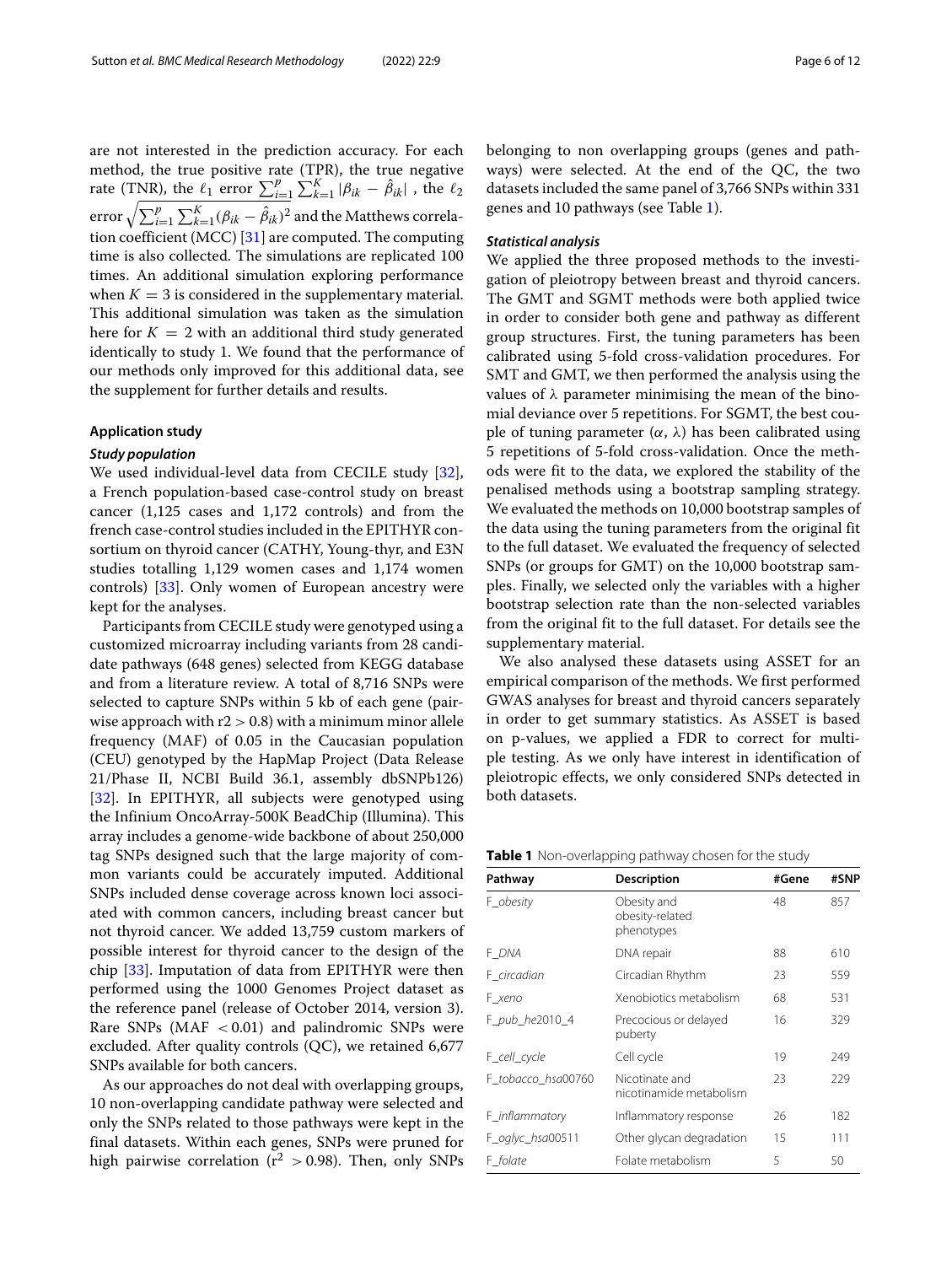Furthermore, we compared the results of our proposed methods with previously published results on the same data using Bayesian meta-analysis models called GCP-Bayes at gene-level  $[34]$  which are based on summary statistics.

#### **Results**

#### **Simulation results**

Table 2 shows the estimated variable selection performance of the regression coefficients from the different penalised multi-task methods and the competitor ASSET. Selection performance was measured by the number of correctly selected variables, the true positive rate (TPR), the number of correctly non-selected zero variables, true negative rate (TNR) and the Mathew's correlation coefficient (MCC). For ASSET, variables were said to be selected if they had a false discovery adjusted p-value lower than 0.05 at a variable-level. Groups were selected if the minimum adjusted p-value at a variable-level within the group was significant. We applied a strict bootstrapping approach for detecting effects using the penalised approaches. Specifically, for each simulated dataset we re-sampled the data 200 times and re-ran each of the penalised methods (SMT, GMT, SGMT and SGST) with their one-standard-error cross-validated  $\lambda$  and  $\alpha$  values. We defined a variable to be selected (*active*) only if it was selected in every bootstrapped run.

This differs from the bootstrapping approach in the application which promotes a higher sensitivity as it is more suitable in genomic context in order to detect more potential signals. We report results using the bootstrapping from the applicaiton in the supplementary material. Our results here gives a more comparable control of the false discovery rate with the ASSET and GPA approaches, and thus a fairer comparison of the methods. Results comparing the methods using the bootstrapping selection approach from the application are given in the supplementary material. Table 2 shows the performance of our

**Table 2** Average variable selection performance averaged across 100 simulated datasets with standard deviations in brackets

|                  |              | Individual |            |            | Group      |            |            |
|------------------|--------------|------------|------------|------------|------------|------------|------------|
|                  | Method       | <b>MCC</b> | <b>TPR</b> | <b>TNR</b> | <b>MCC</b> | <b>TPR</b> | <b>TNR</b> |
| Sim 1            | SMT          | 0.29(0.36) | 0.22(0.27) | 1.00(0.00) | 0.41(0.49) | 0.41(0.49) | 1.00(0.00) |
|                  | <b>GMT</b>   | 0.10(0.14) | 0.36(0.48) | 0.91(0.11) | 0.35(0.49) | 0.36(0.48) | 0.99(0.05) |
|                  | SGMT         | 0.47(0.39) | 0.41(0.37) | 1.00(0.00) | 0.60(0.49) | 0.63(0.49) | 0.97(0.09) |
|                  | <b>ASSET</b> | 0.21(0.34) | 0.16(0.26) | 1.00(0.00) | 0.28(0.45) | 0.28(0.45) | 1.00(0.00) |
|                  | GPA          | 0.03(0.12) | 0.09(0.18) | 0.93(0.17) | 0.04(0.18) | 0.21(0.41) | 0.83(0.37) |
|                  | SGST         | 0.09(0.21) | 0.05(0.12) | 1(0.00)    | 0.17(0.38) | 0.17(0.38) | 1(0.03)    |
| Sim <sub>2</sub> | SMT          | 0.55(0.15) | 0.34(0.16) | 1.00(0.00) | 0.88(0.20) | 0.84(0.25) | 0.99(0.03) |
|                  | <b>GMT</b>   | 0.34(0.08) | 0.80(0.27) | 0.83(0.06) | 0.85(0.21) | 0.80(0.27) | 1.00(0.02) |
|                  | SGMT         | 0.72(0.14) | 0.56(0.20) | 1.00(0.00) | 0.95(0.11) | 0.95(0.15) | 0.99(0.04) |
|                  | <b>ASSET</b> | 0.46(0.19) | 0.26(0.15) | 1.00(0.00) | 0.74(0.30) | 0.70(0.33) | 0.99(0.04) |
|                  | <b>GPA</b>   | 0.22(0.2)  | 0.11(0.12) | 0.99(0.07) | 0.43(0.39) | 0.39(0.37) | 0.98(0.14) |
|                  | SGST         | 0.01(0.05) | 0.00(0.02) | 1(0.00)    | 0.03(0.13) | 0.02(0.1)  | 1.00(0.00) |
| Sim <sub>3</sub> | SMT          | 0.46(0.08) | 0.24(0.08) | 1.00(0.00) | 0.91(0.12) | 0.89(0.16) | 0.99(0.03) |
|                  | <b>GMT</b>   | 0.57(0.03) | 0.98(0.06) | 0.84(0.01) | 0.99(0.05) | 0.98(0.06) | 1.00(0.01) |
|                  | SGMT         | 0.73(0.09) | 0.59(0.13) | 1.00(0.00) | 0.97(0.07) | 0.99(0.04) | 0.99(0.03) |
|                  | <b>ASSET</b> | 0.33(0.11) | 0.14(0.08) | 1.00(0.00) | 0.77(0.20) | 0.71(0.26) | 0.99(0.04) |
|                  | <b>GPA</b>   | 0.23(0.09) | 0.07(0.04) | 1.00(0.00) | 0.61(0.23) | 0.49(0.26) | 1.00(0.01) |
|                  | SGST         | 0.00(0.00) | 0.00(0.00) | 1(0.00)    | 0.00(0.00) | 0.00(0.00) | 1.00(0.00) |
| Sim 4            | SMT          | 0.21(0.05) | 0.06(0.02) | 1.00(0.00) | 0.70(0.15) | 0.61(0.17) | 0.99(0.02) |
|                  | <b>GMT</b>   | 0.86(0.02) | 1.00(0.03) | 0.94(0.00) | 1.00(0.02) | 1.00(0.03) | 1.00(0.00) |
|                  | SGMT         | 0.56(0.04) | 0.38(0.04) | 1.00(0.00) | 0.99(0.02) | 1.00(0.02) | 1.00(0.01) |
|                  | <b>ASSET</b> | 0.13(0.08) | 0.03(0.03) | 1.00(0.00) | 0.46(0.25) | 0.34(0.24) | 0.99(0.02) |
|                  | <b>GPA</b>   | 0.11(0.05) | 0.02(0.01) | 1.00(0.00) | 0.43(0.21) | 0.28(0.18) | 1.00(0.01) |
|                  | SGST         | 0.00(0.00) | 0.00(0.00) | 1.00(0.00) | 0.00(0.00) | 0.00(0.00) | 1.00(0.00) |

Measures of performance are based on variable (pleiotropic) effect recovery and group effect recovery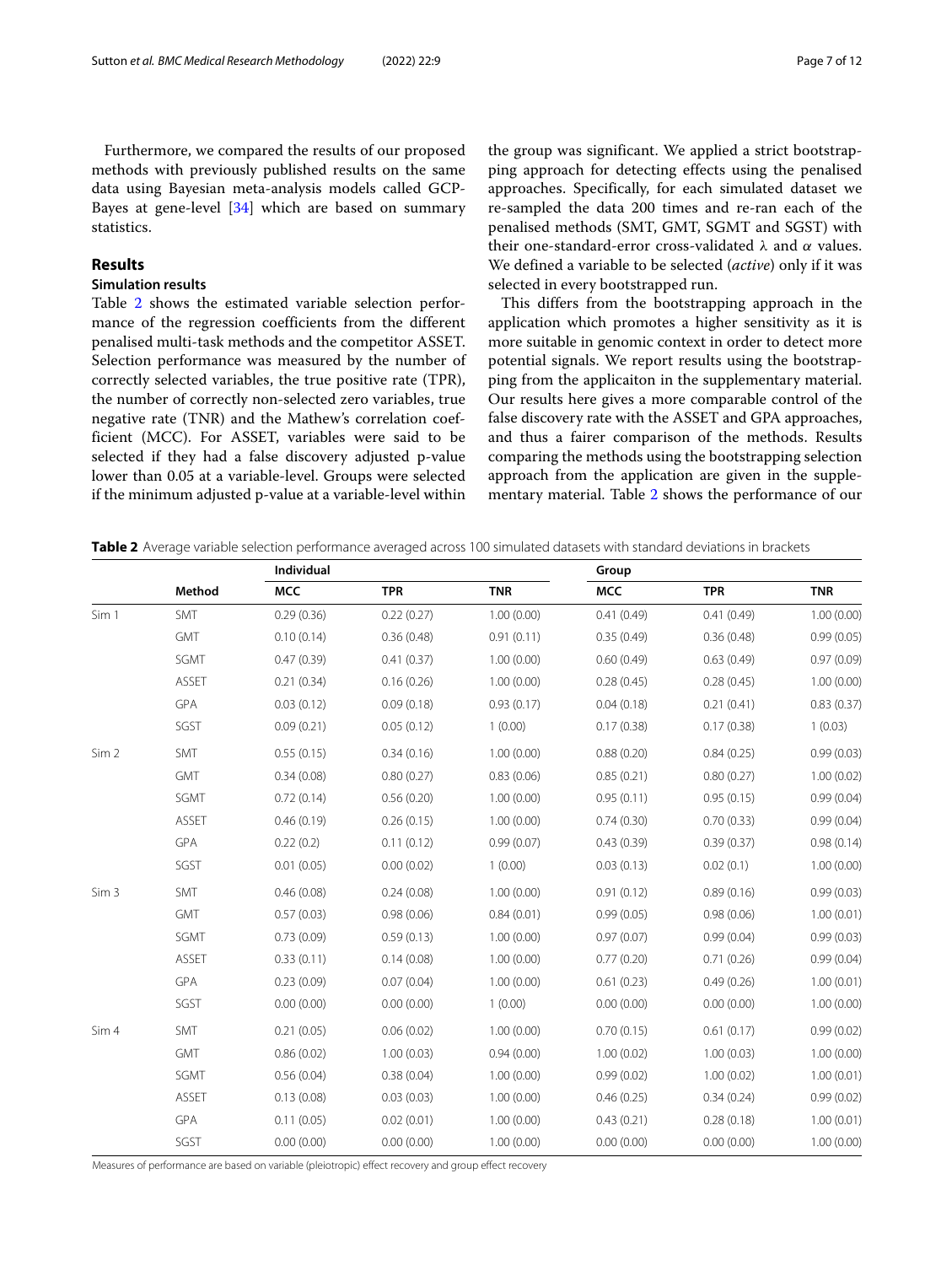methods. We have given the performance at both variable pleiotropic signal detection level (variable-level) and at their effect detection level for groups of variables (grouplevel).

A consequence of using this strict FDR and bootstrapping procedure is that the true negative rate is almost consistently at 100% with low standard error. The MCC and TPR in comparison have higher variability and differ more amongst the methods. We note also that the variability of the methods appears to decrease for the larger simulations. This is because the smaller simulation settings have a small number of true variables and consequently there is more variance in the estimate of the true positive ratio. For example Sim 1 has only 2 active variables so there are 3 possible TPR values for any dataset.

The simulations results in Table 2 show clearly that single-task method is not efficient at detecting pleiotropic effects. For every scenario the method struggles to find signal in the data. Regarding methods designed for pleiotropy, GPA was outperformed by every other methods at both variable and group level. Both ASSET and SMT have comparable performance in detecting effects at a *variable-level* with SMT having slightly better performance in TPR and MCC. In simulation 4 where group information is most relevant SMT and ASSET suffer in terms of TPR, indicating that the method struggles to detect true effects. Meanwhile GMT has the best performance for simulation 4. However, for simulation 1 and 2, GMT has lower performances in term of MCC compared to SMT and SGMT, although GMT is still good in term of TPR. In simulation 1, 2 and 3, SGMT also shows the best performances in MCC overall. In simulation 4, SGMT is outperformed by GMT in MCC, but still shows better performances than SMT and ASSET. SGMT offers the best compromise overall at variable-level.

At a group-level, the Multi-Task methods all had significantly better performance than the ASSET approach for TRP, TNR and MCC. Methods which incorporated grouping information were even better yet in their accuracy for recovering the active groups of variables. Moreover, we found that the SGMT method was able to outperform the GMT method for selection at a group-level when there was sparsity within the active groups.

Finally, in Table 3 we comment on the reconstruction error for the different methods designed for pleiotropy detection. The estimated regression coefficients for ASSET and GPA were then taken to be the summary statistic OLS estimate for the selected variables and zero elsewhere. For the Multi-Task approaches the reconstruction error was taken using the estimate corresponding to the one-standard error rule from a run of 10-fold cross-validation. The GPA method performs poorly in reconstruction compared to other approaches. In general ASSET performs poorly in reconstruction compared to the penalised approaches. This difference becomes more apparent for problems with high dimension where the reconstruction challenge is harder. Again we see similarity between ASSET and SMT, with SMT having slightly better performance. Over all simulation settings SGMT appears to be competitive or attain the best L1 or L2 reconstruction error.

#### **Application results**

We first run the analyses at SNP-level i.e. that do not take into account for group structure. As a results, no significant SNP was detected by ASSET after correction for multiple testing. Our proposed SMT method selected 11 SNPs from which 8 have been confirmed by the bootstrap sampling strategy. The results of the analyses with the proposed methods are shown in Table 4.

We then performed gene-level analysis using GMT and SGMT. GMT selected the gene *RORA* (retinoic acid receptor-related orphan receptor alpha) as pleiotropic. This gene located on the chromosome 15 is involved in the regulation of circadian rhythms. *RORA* was still selected after the bootstrap procedure. However, GMT does not perform variable selection for variables within a group. SGMT selected *RORA* and a further seven genes. After the bootstrap procedure, only 4 SNPs remained selected, each located in intron of a different tag gene: rs1482057 in *RORA*, rs1342862 in *NEGR1* (neuronal growth regulator 1), rs17332991 in *ERCC8* (excision repair 8, CSA

**Table 3** Average reconstruction error for the different methods over 100 simulated datasets with standard deviations in brackets

| Method       | L1         |                  |                  | L <sub>2</sub>   |             |                  |                  |                  |
|--------------|------------|------------------|------------------|------------------|-------------|------------------|------------------|------------------|
|              | Sim 1      | Sim <sub>2</sub> | Sim <sub>3</sub> | Sim <sub>4</sub> | Sim 1       | Sim <sub>2</sub> | Sim <sub>3</sub> | Sim <sub>4</sub> |
| <b>SMT</b>   | 2.76(0.94) | 9.62(1.16)       | 41.95 (2.33)     | 193.14 (2.64)    | 1.20 (0.27) | 2.22(0.29)       | 4.95(0.29)       | 11.80 (0.18)     |
| <b>GMT</b>   | 3.67(0.64) | 13.60 (0.58)     | 45.68 (1.35)     | 174.58 (3.04)    | 1.52(0.11)  | 2.67(0.18)       | 5.01(0.21)       | 10.69 (0.21)     |
| SGMT         | 3.66(2.05) | 10.05(1.57)      | 39.63 (2.30)     | 176.60 (3.64)    | 1.21 (0.31) | 2.09(0.25)       | 4.52(0.27)       | 10.85 (0.24)     |
| <b>ASSET</b> | 2.88(0.55) | 10.25(1.48)      | 47.36 (1.99)     | 202.60 (1.87)    | 1.47 (0.23) | 2.79(0.26)       | 6.04(0.19)       | 12.69(0.1)       |
| <b>GPA</b>   | 6.34(7.45) | 12.33 (3.67)     | 49.04 (1.27)     | 203.32 (1.13)    | 1.87 (0.64) | 3.06(0.19)       | 6.21(0.11)       | 12.73 (0.06)     |

The estimated coefficients for the penalised methods correspond to the estimate with tuning parameters chosen from cross validation. The estimated coefficients for ASSET and GPA are set using the summary statistics of the active variables. An active variable for ASSET and GPA was one with a FDR corrected p-value less than 0.05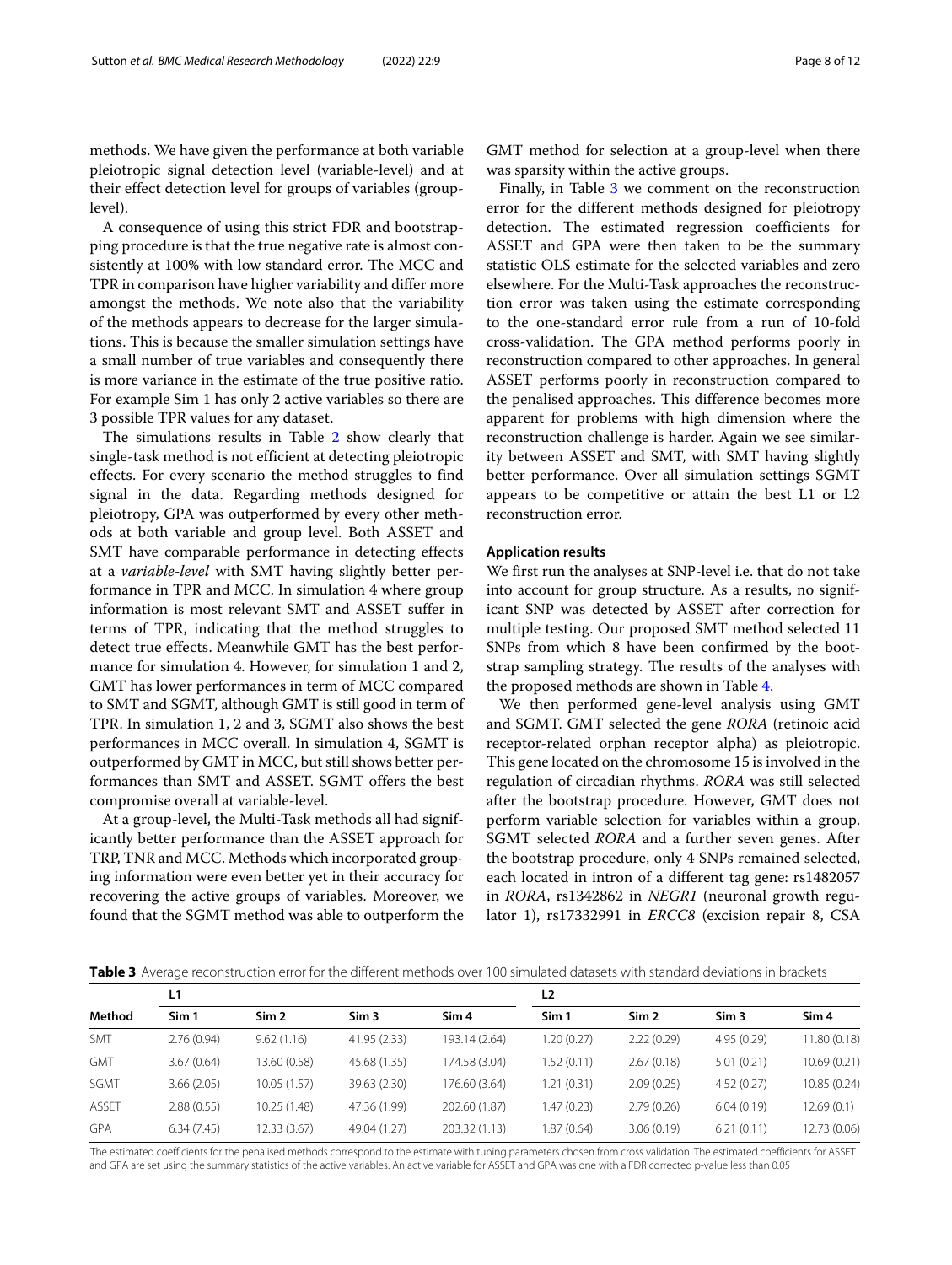| <b>SNP</b>  | Chr | Pos (kbp) | EA | BA | DE     |        | <b>SGMT</b> |                    |
|-------------|-----|-----------|----|----|--------|--------|-------------|--------------------|
|             |     |           |    |    | BC     | TC     | Gene        | Pathway            |
| rs1342862 * |     | 72,657    | G  | Α  |        |        | NEGR1       | F_obesity          |
| rs17483835* |     | 183,297   | Α  | G  |        |        |             | F_tobacco_hsa00760 |
| rs17332991* | 5   | 60,179    | Α  | C  |        |        | ERCC8       | F_DNA              |
| rs6151640*  | 5   | 79,967    | G  | C  |        |        |             | F_DNA              |
| rs249634*   | 5   | 80,164    | G  | Α  | $+$    |        |             | F DNA              |
| rs4978820*  | 9   | 110,057   | Α  | G  |        |        |             | F_DNA              |
| rs4255624   | 12  | 24,960    | G  | Α  |        |        |             | F_pub_he2010_4     |
| rs878156*   | 14  | 20,824    | G  | Α  |        | $+$    | PARP2       | F_DNA              |
| rs1482057*  | 15  | 61,064    | Α  |    |        | $^{+}$ | RORA **     | F_circadian        |
| rs12150110  | 17  | 11,962    | Α  | G  | $+$    | $^{+}$ |             | F_cell_cycle       |
| rs3087592   | 22  | 41,079    | Α  | G  | $^{+}$ |        |             | F_obesity          |

**Table 4** Pleiotropic SNPs selected by our different approaches. For each method, we reported if the SNP effect was find in the same direction between the two studies (+), the opposite direction (-) or not selected (ns)

Chr: chromosome; EA: effect allele; BA: baseline allele; DE: direction of effects; BC: breast cancer; TC: thyroid cancer; \* SNP selected by SMT; \*\* Gene selected by GMT

ubiquitin ligase complex subunit), and rs878156 in *PARP2* (poly(ADP-ribose) polymerase 2). These SNPs were also selected by SMT. *NEGR1* located in chromosome 1 is an obesity-related gene. *PARP2* located in chromosome 14 encodes for a class of nuclear enzymes involved in the pathogenesis of diverse gynecologic tumors [35]. The frequency of the most selected SNPs and the corresponding tag genes are shown in Fig. 2.

Analysis with pathway as group structure using GMT did not allow any pathway detection. However, SGMT with pathway as the grouping structure detected 13 consistently selected signals (see Fig. 3). The bootstrap sampling analysis revealed consistent results, as 11 out of 13 SNPs were the most frequently selected SNPs with analyses on bootstrapped samples. The final 11 pleiotropic hits selected by SGMT belonged to 6 different pathways. To note, SGMT allowed to detect the 8 SNPs that were already selected by SMT, but also allow to detect 3 new signals by considering the pathway structure (see Table 4), with one additional pleiotropic signal in the F\_*obesity*

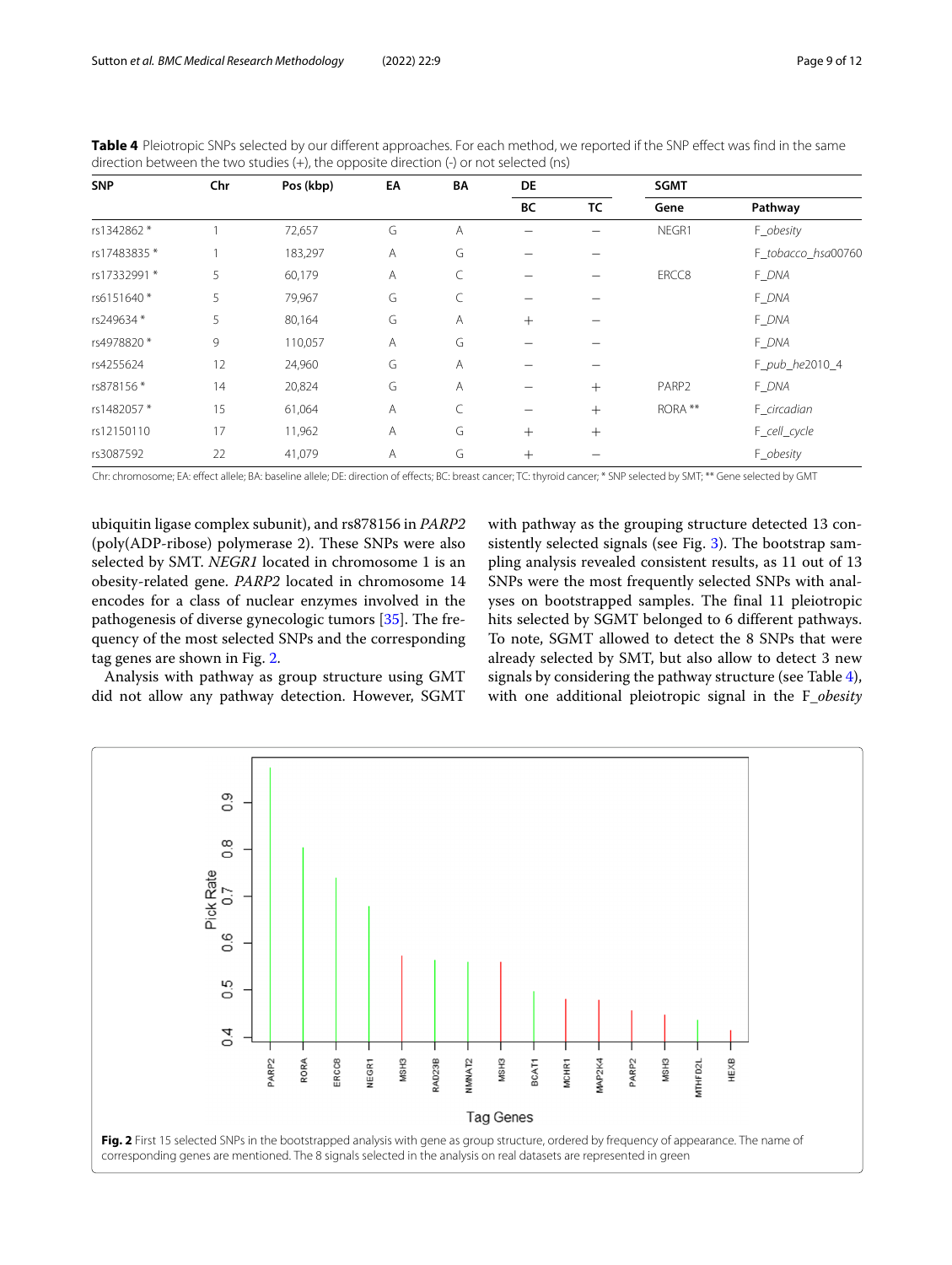



pathway and two single signals in the F\_*pub*\_*he*2010\_4 and F\_*cell*\_*cycle* pathways.

It can be highlighted that 2 out of 4 selected genes by SGMT were selected by a previous analyse on the same data using GCPBayes Bayesian meta-analysis methods at gene-level [34]: *RORA* and *NEGR1*. Again, the gene *PARP2* appeared to a suggestive threshold as a gene with potential pleiotropic effect which could have been selected with a larger sample size. The fourth gene, *ERCC8*, was not selected by GCBPayes. Also, GCPBayes selected 3 different SNPs as specific effects in *NEGR1* but not rs1342862, that is not in linkage disequilibrium with these 3 SNPs. However, rs1342862 has a D'=1 with rs12133119 and rs17588812, indicating these SNPs share co-inherited alleles. No specific SNP corresponding to *RORA* was selected by GCPBayes.

#### **Discussion**

The proposed methods can bring power to detect new shared genetic effects between multiple diseases by allowing to simultaneously analyse multiple variables and traits. This allow us to take into account for the correlations between variables and between traits in the analysis, in contrary to methods based on summary statistics from GWAS. Also, our methods allow for incorporating prior knowledge such as group structure corresponding to genes or pathways which can increase the statistical power to identify important risk variants. However, it should

be noted that taking into account the group structure requires labeling the data without overlap between the groups, which may require re-partitioning the variables within groups if variables are linked to several groups.

A simulation study showed excellent performances of our proposed methods. Even without incorporating grouping knowledge, our SMT method outperformed ASSET in almost all situations. GMT, which only considered variable selection at a group level, showed great performance. This was especially clear when the ratio of nonzero to zero variables within a group was high. We note that the correlation structure of genetic data that is the LD, should help GMT to perform reasonably well even when the ratio of true pleiotropic variables in a group is lower, what is likely in real data. More generally, higher correlation in the data would be in favour of multivariates methods such as our proposed methods. The SGMT method that allow selection at variable and group-level takes the best parts of both SMT and GMT. This method showed the highest performances in almost all simulations and was comparable to the best performance at both variable-level and group-levels.

The proposed approaches were applied to the investigation of the shared genetic effects between thyroid and breast cancers in candidate pathways. The application study have shown our proposed methods are capable of detecting new signals would not be detected by ASSET. All the multi-task methods were applied to both genes and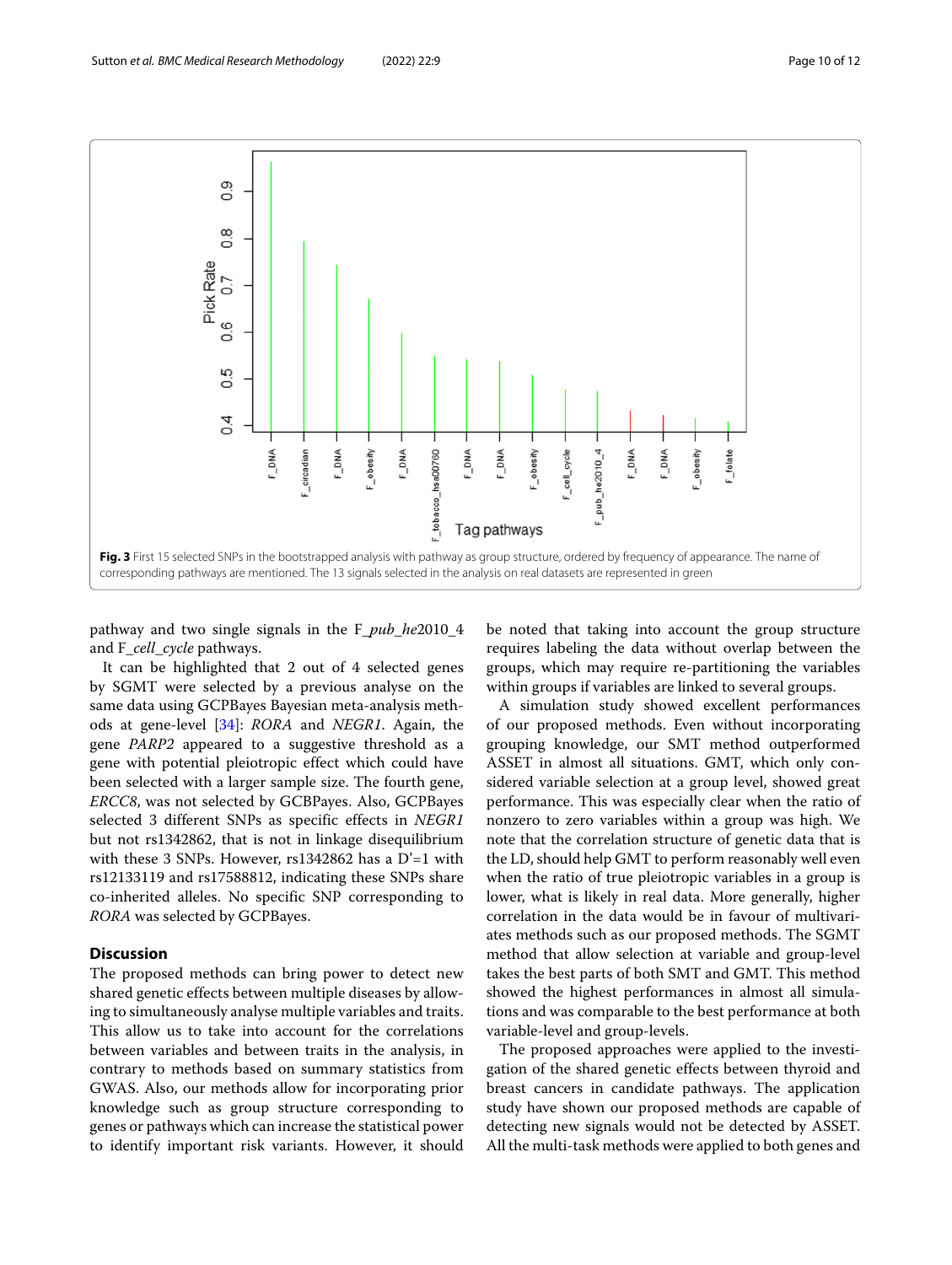pathways as group structure. The SGMT method allowed to detect more signals than SMT and GMT methods. SGMT detected 11 pleiotropics SNPs in 6 different pathways, from which 8 SNPs were also detected by SMT. The analysis with genes as group structure highlighted 4 out of these 11 selected variables located in 4 different genes, from which *RORA* was detected by GMT leading to strong evidence about implication of this gene in the mechanism of both cancers. Interestingly, *RORA* is part of the core circardian genes and variants in these gene were previously reported to be associated to several cancers, including breast, prostate and pancreatic cancers [36]. This gene is suspected to play a role in tumor suppression and was found to be inactivated in multiple cancers [37].

#### **Conclusion**

We present three novel feature selection methods at group and variable level adapted for pleiotropy detection in GWAS data using the multi-task regression framework. These methods use penalised likelihood methods, exploiting different penalties, to induce structured sparsity at a group and SNP level. Our methods are developed to model pleiotropic correlation amongst jointly analysed traits and account for the effect of linkage disequilibrium by incorporating known group structures such as gene or pathway. They take into account heterogeneity in the size and direction of the genetic effects across traits. An ADMM algorithm is used to solve the penalised regression problems. We have conducted simulation studies to evaluate the performance of our method compared to one of the most popular method adapted for pleiotropy for practitioners. We have applied our methods to the analysis of two datasets on breast and thyroid cancers.

Future work could consider extending these methods to allow for groups with overlap with extensions to the ADMM optimisation or alternative efficient methods [38]. Other extensions could include generalising the approach for the joint analysis of multiple generalised likelihoods (e.g. logistic, linear, Poisson, etc). Further investigation of the choice of weights in the adaptive component of the penalisation could also be of theoretical and practical interest. Another future avenue of research would be development of p-value calculations and more technical FDR control measures in line with the theoretical development of Lockhart et al. [39] or Candés et al. [40]. In conclusion, the proposed multi-task regression methods were seen to be more powerful than methods based on summary statistics to detect new pleiotropic effects in complex diseases, and are computationally feasible. These methods allow us to take into prior knowledge in the analysis of the genetic data as the biological structures of genes or pathways, and hence it allow to select important risk variants or group structures with more biological meaning. These methods are likely to be of interest for

other application to detect non-zero effects of possible different directions in structured data. The methods have been implemented in a user-friendly R statistical package called "SGMT", available at [https://github.com/matt](https://github.com/matt-sutton/SGMT)[sutton/SGMT.](https://github.com/matt-sutton/SGMT)

#### **Abbreviations**

SMT: Sparse multi-task; GMT: Group multi-task; SGMT: Sparse-group multi-task; GWAS: Genome-wide association study; SNP: Single nucleotide polymorphism; LASSO: Least absolute shrinkage and selection operator; ADMM: Alternating direction method of multipliers; L-BFGS: Limited-memory Brouden-Fletcher-Golfarb-Shannon algorithm; OLS: Ordinary least squares; ASSET: association analysis based on subsets; RORA: retinoic acid receptorrelated orphan receptor alpha; ERCC: excision repair; PARP: Poly(ADP-robose) polymerase; NEGR: Neuronal growth regulator; LD Linkage-disequilibrium

#### **Acknowledgements**

The authors acknowledge Pascal Guénel (PI of CECILE and CATHY studies) and Florent de Vathaire (PI of Young-thyr study) for providing the datasets for the application, and Alexandre Lefranc for his help on the package. The authors acknowledge also the calculus center MCIA (Mésocentre de Calcul Intensif Aquitain) for providing its facilities.

#### **Authors' contributions**

B.L. and M.S. designed the novel method. M.S. implemented the methods and ran the simulation study. T.T. provided the real datasets and participated in their interpretation. P.E. performed the analysis and the interpretation of the real data. All authors wrote the manuscript. All authors read and approved the final manuscript. M.S. developed the code and maintains the package.

#### **Funding**

The 'Ligue contre le Cancer' is acknowledged as well for its support for "Cross Cancer Genomic Investigation of Pleiotropy project". The INSERM and Aviesan ITMO cancer are acknowledged as well for their support for "Advanced Machine Learning Algorithms for leveraging Pleiotropy effect project".

#### **Availability of data and materials**

Methods in a usable R package and simulated data are available at [https://](https://github.com/matt-sutton/SGMT) [github.com/matt-sutton/SGMT.](https://github.com/matt-sutton/SGMT) Access to individual data are legally restricted due to privacy and ethical restrictions. Access to the data would require to sign a Data Transfer Agreement with INSERM, which insures that the data can be used only for the purpose of research in accordance with the IRB-approved protocol and patient consent form. The point of contact for data access is Therese Truong (therese.truong@inserm.fr)

#### **Declarations**

#### **Ethics approval and consent to participate**

Participants from all studies provided written informed consent and each study was approved by the review board of the French institute of health and medical research (INSERM) and authorized by the French data protection authority (CNIL). Study protocols were approved by the French ethic committees (CNIL, CCPPRB) (reference numbers 05-3144 for CATHY study and 04-53 for CECILE study) and followed the relevant national guidelines.

#### **Consent for publication**

Not applicable.

#### **Competing interests**

The authors declare that they have no competing interests.

#### **Author details**

<sup>1</sup> Queensland University of Technology Centre for Data Science, Brisbane, Australia. 2Laboratoire De Mathématiques et de leurs Applications de PAU E2S UPPA, CNRS, Pau, France. 3University Paris-Saclay, UVSQ, Inserm, Gustave Roussy, CESP, Team "Exposome and Heredity", Villejuif, France. 4Department of Mathematics and Statistics, Macquarie University, Sydney, Australia.